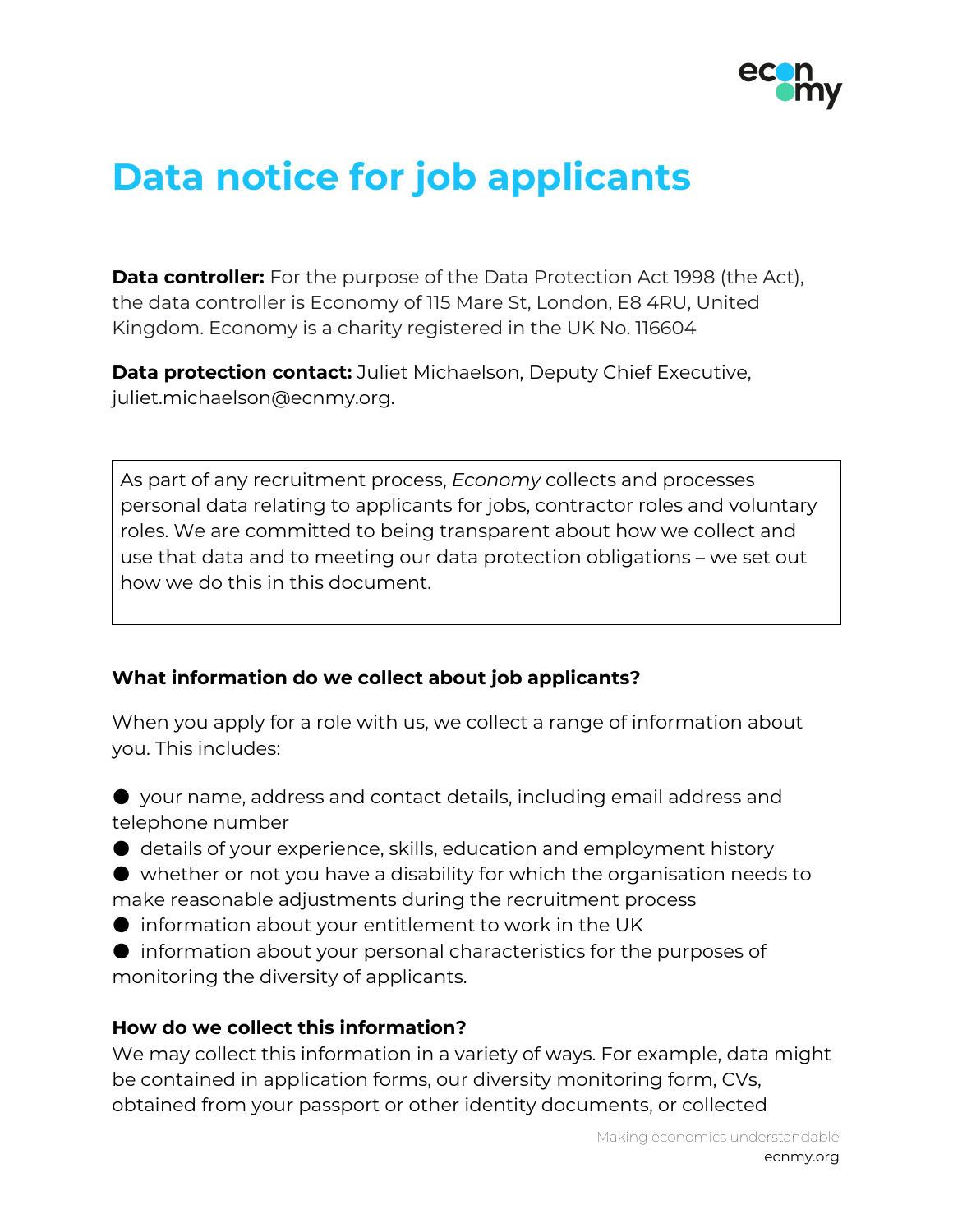

through interviews or other forms of assessment, including written tests.

We may also collect personal data about you from third parties, such as references supplied by former employers, information from employment background check providers and information from criminal records checks when applicable to the role. The organisation will seek information from third parties only once a job offer to you has been made and will inform you that it is doing so.

# **How do we store this information?**

Data will be stored securely in a range of different places, including in your application record, on HR management systems, and on other IT systems (including email). Data will be password protected and only available to staff involved in the recruitment process.

# **Why do we process personal data?**

We need to process data in order to enter into an employment contract or contract of services with you or to appoint you to a voluntary role.

In some cases, we need to process data to ensure that we are complying with our legal obligations. For example, it is required to check an applicant's eligibility to work in the UK before a job offer is made.

*Economy* has a legitimate interest in processing personal data during the recruitment process and for keeping records of the process. Processing data from job applicants allows the organisation to manage the recruitment process, and assess and confirm candidates' suitability for employment, and decide to whom jobs will be offered.

We may also need to process data from job applicants to respond to and defend against legal claims.

We will process special categories of data, such as information about ethnic origin, sexual orientation, religion and disability, to monitor recruitment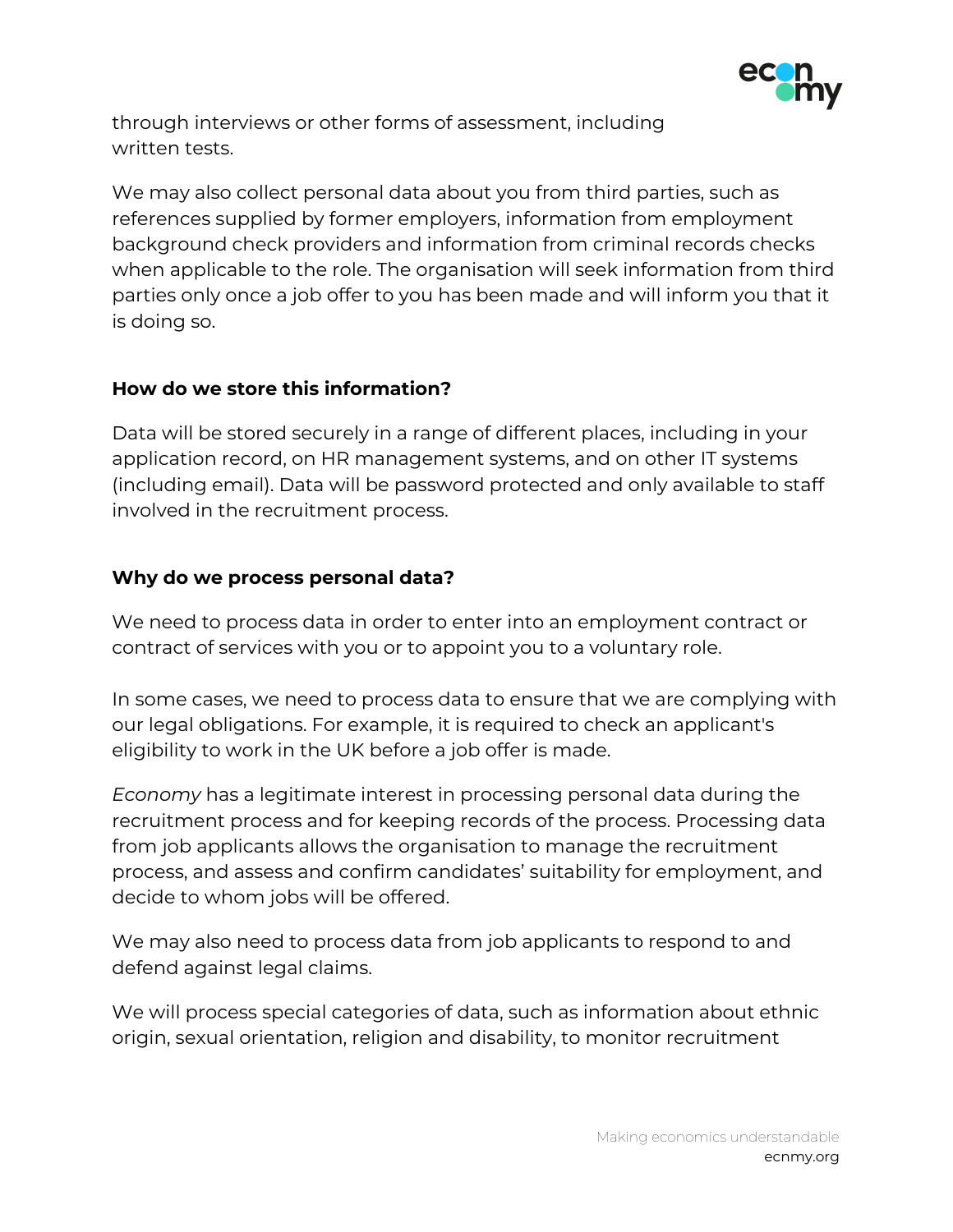

statistics. We will also collect information about whether applicants need any accessibility-related adjustments in order to participate in the interview.

For some roles, the organisation is obliged to seek information about criminal convictions and offences. Where the organisation seeks this information, it does so because it is necessary for us to carry out our obligations and exercise specific rights in relation to employment.

We will not use your data for any purpose other than the recruitment exercise for which you have applied and any resulting role at *Economy*..

### **Who has access to your data?**

Your information may be shared internally for the purposes of the recruitment exercise. This includes members of the Operations (HR) team and staff involved in the recruitment process, if access to the data is necessary for the performance of their roles.

We will not share your data with third parties, unless your application for employment is successful and we make you an offer of employment. The organisation will then share your data with the referees you provide us in order to obtain references for you. We may also share your data with employment background check providers to obtain necessary background checks, and the Disclosure and Barring Service to obtain necessary criminal records checks if applicable to the role.

We will not transfer your data outside the European Economic Area unless we are satisfied that adequate protections are in place, for example the EU-US Privacy Shield framework.

# **How do we protect data?**

*Economy* takes the security of your data seriously. We have controls in place to ensure that your data is not lost, accidentally destroyed, misused or disclosed, and is not accessed except by our employees, trustees and contractors in the proper performance of their duties. There is restricted access to folders and password protection for data kept in digital format; paper records are stored securely.